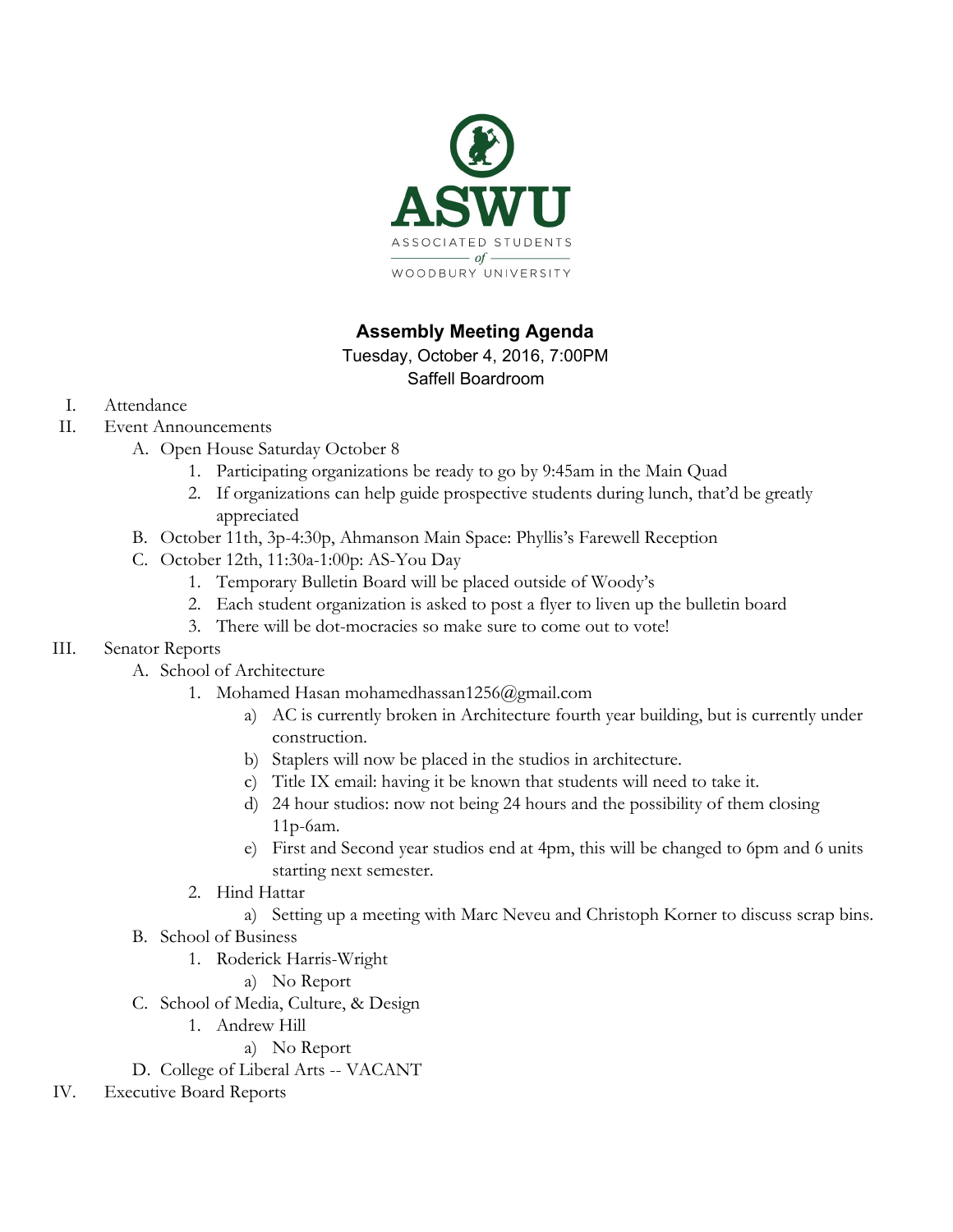A. Jia Er Lin………………………………………………………………………………….President

#### 1. [jiaer.lin@woodburyuniversity.edu](mailto:jiaer.lin@woodburyuniversity.edu)

- a) ASWU Rebuttle
	- (1) As an Executive Board, we are to enforce rules so things can function smoothly. By not enforcing rules, we are penalizing those who follow rules. We also want to be really straightforward because, as mentioned at the last meeting, that's how we have gotten things done, and will be doing so moving forward to get more things done for the student body.
	- (2) The current atmosphere of the Assembly Meetings are more strict-- we do not allow phones or laptops so people will be more attentive and pay attention. Keep in mind that these rules has always been in place in the Constitution & By-Laws for at least the past four years, we are only enforcing them. Executive Board Members from previous years have told us that it is very difficult to run meetings where the same information are being repeated. You are still allowed to eat during the Assembly Meetings, just be sure to use the mats since the table is very sensitive.
	- (3) We will no longer have assigned seatings for meetings, and we apologize for the miscommunication regarding the nameplates. However, the front of the room is reserved for the ASWU Executive Board and the ASWU Advisor, along with any guest speaker(s). The seats immediately following are reserved for Senators, Interns, and Project Managers. The remaining seats are free seating for all Organization Representatives. We will have a box with all the nameplates so each representative may grab their respective nameplates before entering the room, this means coming to the meeting ahead of time and finding your own nameplate.
	- (4) As an Executive Board, we do want everyone to be comfortable at these Assembly Meetings. Starting at the next meeting, we will have an anonymous comment box out in the hallway so that everyone could submit any suggestions on how these Assembly Meetings could be improved. You may also submit any other concerns, as we will address these comments during Open Forum.
	- b) Jia met with the Dean of Faculty Will McConnell about the possibility of being on faculty committees as students. These committees meet every week. Email Jia if someone in your organizations is interested in sitting on it and the amount of time you would be interested in sitting on the committee such as for the semester or academic year.
		- (1) Adjunct Faculty Committee
		- (2) Curriculum Committee
		- (3) Educational Planning Committee
		- (4) General Planning Committee
		- (5) Student Affairs Committee
		- (6) Special Needs Committee
		- (7) Health and Sustainability Committee
		- (8) WISE-Woodbury Integrated Student Experience Committee

#### B. Alexandra Holguin.………………………………………………………..Executive Vice President

- 1. [aswu@woodbury.edu](mailto:aswu@woodbury.edu)
	- a) No report. Interns are continuing to work on their current projects.
- C. Alexandra Rodriguez……………………………………………………..Vice President of Finance
	- 1. [Alex.rodriguez@woodburyuniversity.edu](mailto:Alex.rodriguez@woodburyuniversity.edu)
		- a) RHA good job on your Zombie Run.
		- b) Reconciliation forms have been sent out please be sure to remember to submit your Reconciliations before 10 business days after your events.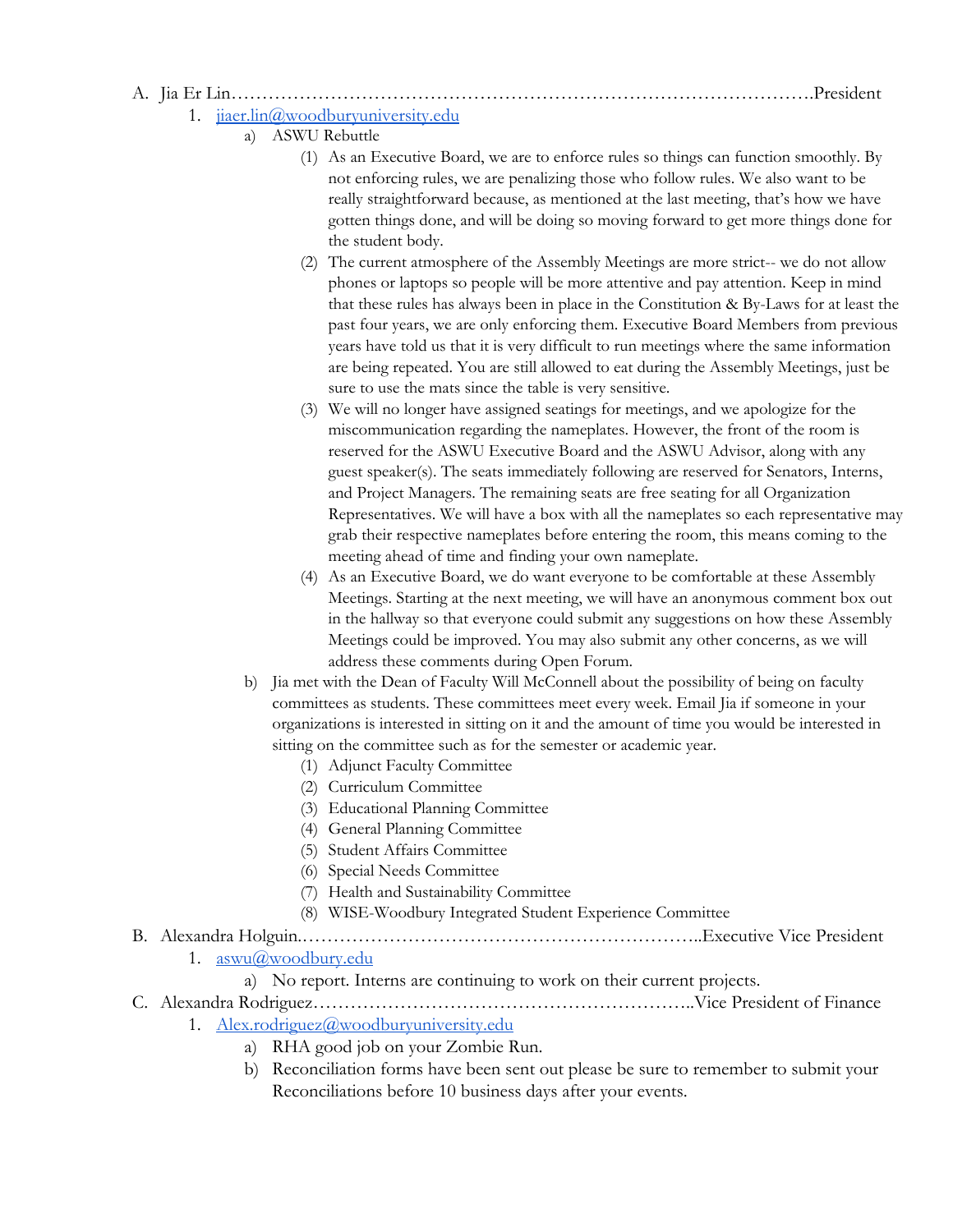c) There is still money left in the OAC account send a proposal to  $a$ swu $\omega$ woodbury.edu at least two weeks in advance if you would like to be considered for more OAC funding.

## D. Esteban Cerna………………………………....…………..Vice President of Student Organizations

- 1. [esteban.m.cerna@hotmail.com](mailto:esteban.m.cerna@hotmail.com)
	- a) Working on getting a survey to bring back organizations that are currently inactive with Justine, Student Organizations Intern.

E. Stephanie Sandoval……………………………………………………..Vice President of Marketing 1. [stephanie.sandoval@woodburyuniversity.edu](mailto:stephanie.sandoval@woodburyuniversity.edu)

- a) Make sure to send fliers two weeks in advance.
	- b) Let Stephanie know if you would like their organizations

#### F. Amanda Sachartoff…………………………………………………...Vice President of Student Life

- 1. [amandasachartoff@gmail.com](mailto:amandasachartoff@gmail.com)
	- a) CAB 'N Get It happening this week: Breast Cancer Awareness
	- b) Working to push the 1-800-Woodbury shirts out to students once liability issues are worked out.
	- c) Alumni Mixer event October 20th
	- d) Passillo de Los Muertos is also the same day being sponsored by CAB(Campus Activities Board)
	- e) Atmosphere October 29th, 7-11pm, ticket sales started Monday accepting cash and online ticket sales. Will be selling tickets 12-1 in the Quad.
		- (1) Halloween Party (Winner)
		- (2) Twilight Zone
		- (3) All White Party
	- f) Email Amanda if your organization would like to collaborate/participate in the Winter Festival.

## V. Advisor Report

- A. Mauro Diaz, Interim Dean of Students
	- 1. The career counseling person should be hired by the end of next week.
	- 2. Title IX be sure to complete it by October 30. This is federally mandated if students fail to participate will be placed on a hold on their school account.
	- 3. New policy for students staying over the winter break.
	- 4. UCSB (University Committee on Student Behavior) is looking for student representatives.

## VI. Open Forum

- A. Email [aswu@woodbury.edu](mailto:aswu@woodbury.edu) if you have any questions or concerns that were not addressed today.
	- 1. 24 hour studio hours
		- a) Not everyone goes to all the AIAs meeting in for Marc to make a decision there based on architecture student needs.
		- b) Town Hall meeting will be held before this change is finalized.
		- c) 24 hour studios are similar to firm experience if this is taken away the experience goes with it.
		- d) Animation has 24 hour studios and feel they make the best work at night during the hours that they want to shut down the studio.
		- e) Having disclaimers or seminars rather than shutting it down.
		- f) Car accidents are going to take place regardless of if students are getting sleep or not.
		- g) AIAs wants to partner with Uber and Lyft to get discount codes to drive them home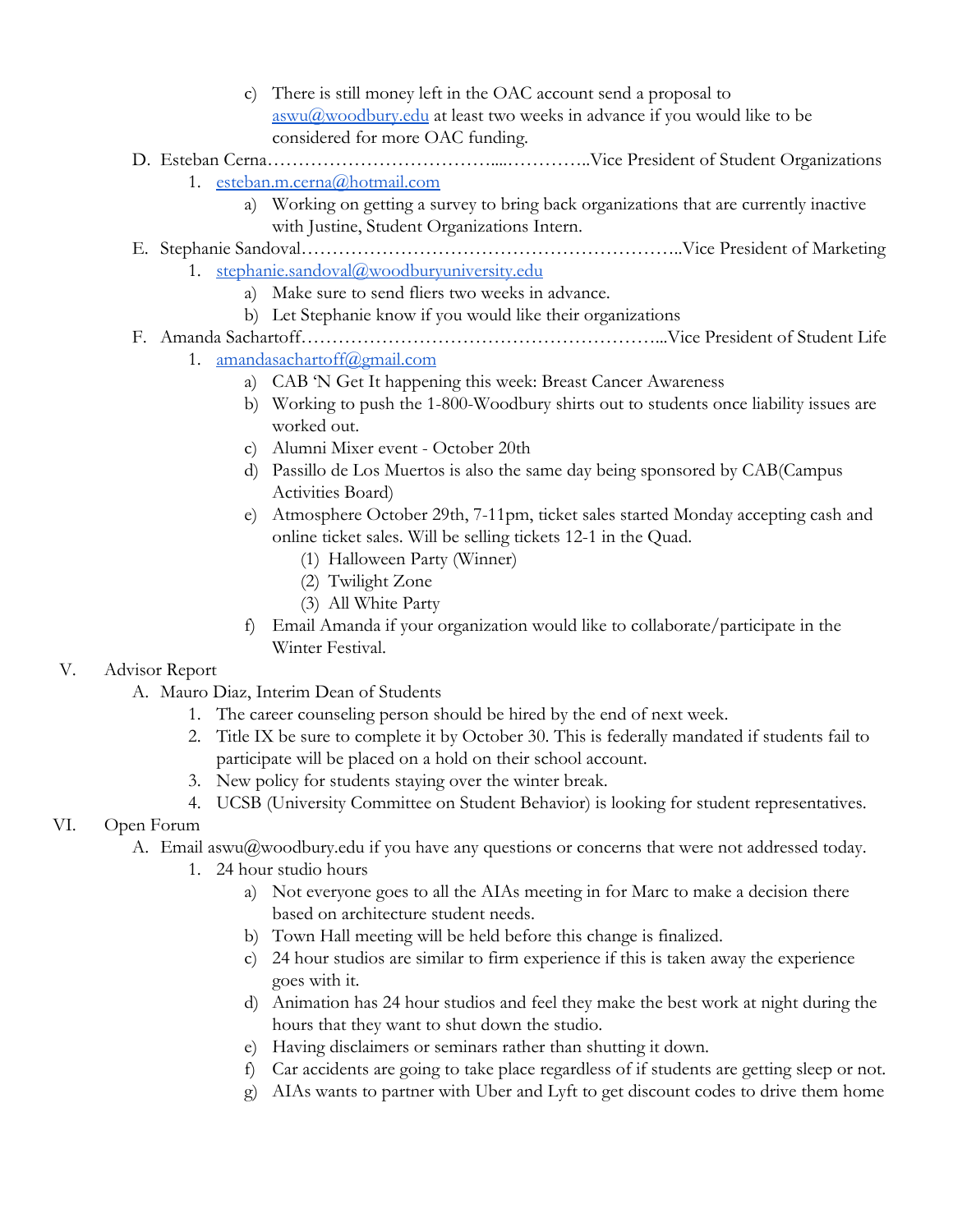if they are too tired to drive themselves back to their dwellings.

- h) Some students have better work habits at night.
- i) Students that live on campus don't have the space to make the models within the res halls due to limiting space.
- j) Have a nap room for students to take a nap before they need to drive home.
- k) Closing studios will just mean students will have to leave studio not that they will have to sleep. Students could work directly outside of the studios.
- l) The fashion department in their locker room has couches to recharge in case they do need to take this time to sleep and recharge.
- m) There is no direct correlation between the accident and studio hours.
- 2. Rotaract will be setting up the schedule for the community garden email Rotaract to set up hours for students to community service hours.

a) [wurotaractclub@gmail.com](mailto:wurotaractclub@gmail.com)

- 3. Accounting Society
	- a) Coffee Cart fundraising every Monday
	- b) Feedback
		- (1) Music
		- (2) More publicizing
- 4. University Committee Student Behavior
	- a) Will be looking for students to fill committee positions.
- 5. Fall Turn Up October 13th, Thursday, 6-10p (OAC Event)
	- a) DJ
	- b) Hookah
	- c) Hang out
- 6. Animation 24 hour contest starting this Friday from 3p- Saturday 3p
- 7. ASA & UN Thursday 12-1p in the Saffel Board Room
	- a) Political event
- 8. Gaming Club Meetings Friday at 3pm in North Hall Lobby
	- a) New organization to ASWU
- 9. Los Angeles Mayor Cup
	- a) Partnership between USC and mayor's office to give their ideas to make change to Los Angeles with a prize of \$25,000
	- b) Application due by Wednesday evening
- 10. RHA would like to thank everyone to coming out to Zombie Run their next event is Pasillo De Los Muertos and the theme is Warner Brothers Movies.
	- a) [woodburyrha@gmail.com](mailto:woodburyrha@gmail.com)
- 11. IIDA
	- a) Do good Architecture and Engagement talk to Shamane for more information
- 12. Sigma Gamma Rho
	- a) Thank you to those that came to Sigma Study Social.
		- (1) Feedback- Chipboard for supplies
- 13. There should be a database for off campus housing for students that do not want to live on campus.
- 14. If there is a class within the School of Business that will not be offered in the spring that are needed to graduate, please discuss with the School of Business Senator, Rod.
- 15. Woody's service being slow. Tony the manager of Woody's will be coming to an ASWU